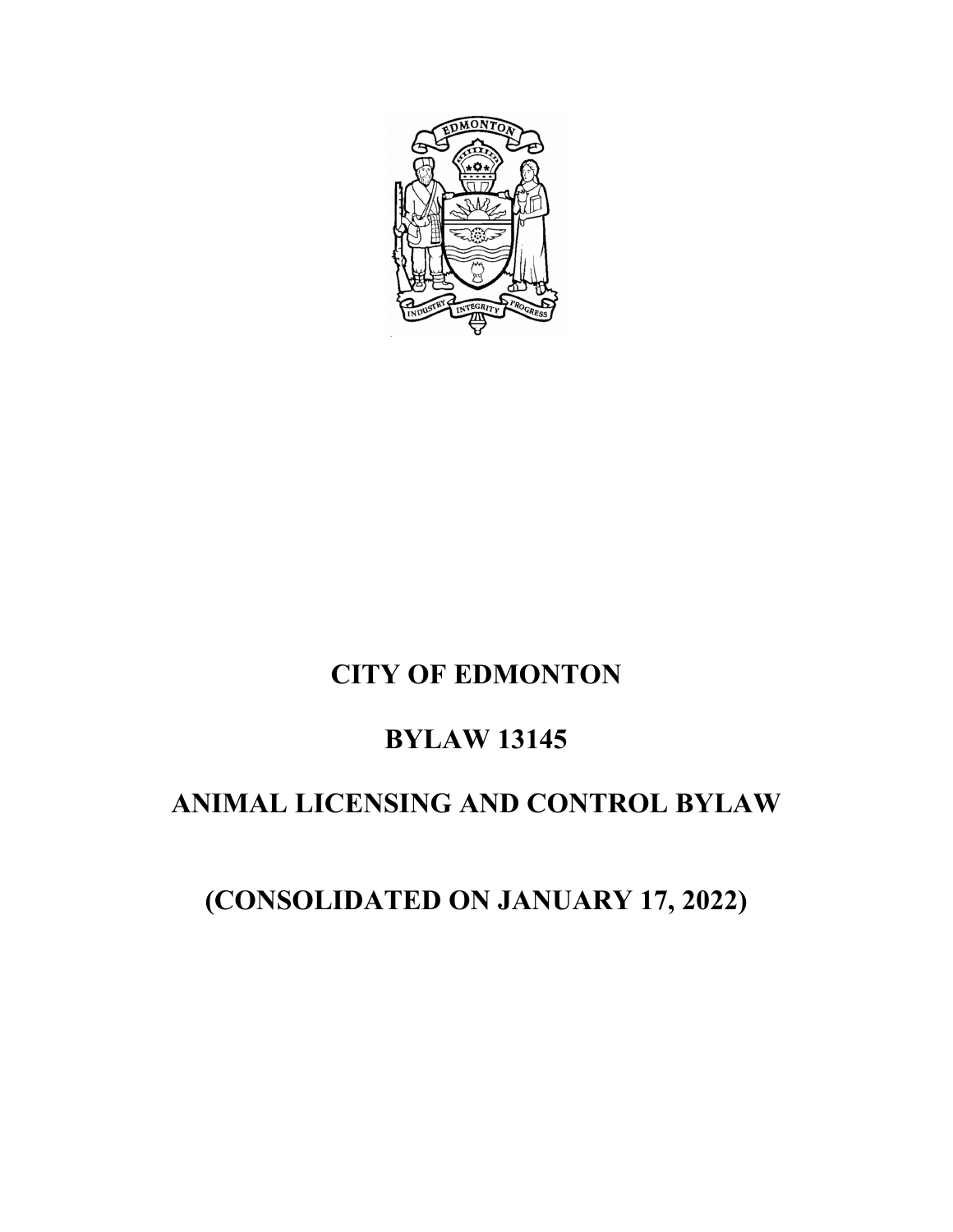## **Table of Contents**

| 15 |  |
|----|--|
|    |  |
|    |  |
|    |  |
|    |  |
|    |  |
|    |  |
|    |  |
|    |  |
|    |  |
|    |  |
|    |  |
|    |  |
|    |  |
|    |  |
|    |  |
|    |  |
|    |  |
|    |  |
|    |  |
|    |  |
|    |  |
|    |  |
|    |  |
|    |  |
|    |  |
|    |  |
|    |  |
|    |  |
|    |  |
|    |  |
|    |  |
|    |  |
|    |  |
|    |  |
|    |  |
|    |  |
|    |  |
|    |  |
|    |  |
|    |  |
|    |  |
|    |  |
|    |  |
|    |  |
|    |  |
|    |  |
|    |  |
|    |  |
|    |  |
|    |  |
|    |  |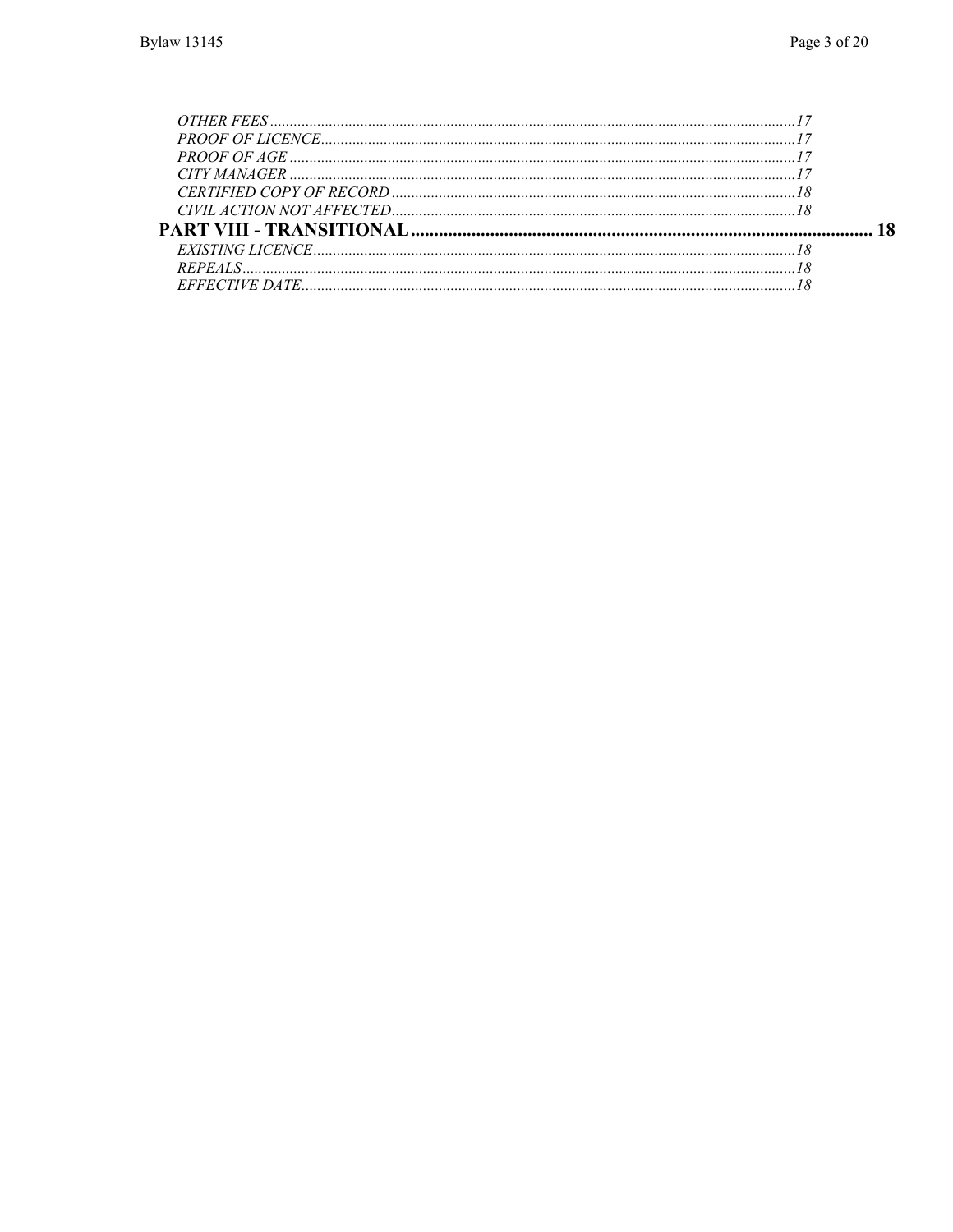**Whereas**, pursuant to section 7(a) of the *Municipal Government Act*, a council may pass bylaws for municipal purposes respecting the safety, health and welfare of people and the protection of people and property; and

**Whereas**, pursuant to section 7(h) of the *Municipal Government Act*, a council may pass bylaws for municipal purposes respecting wild and domestic animals and activities in relation to them; and

**Whereas**, pursuant to section 7(i) of the *Municipal Government Act*, a council may pass bylaws for municipal purposes respecting the enforcement of bylaws made under the *Municipal Government Act* or any other enactment including any or all of the matters listed therein; and

**Whereas**, pursuant to section 8 of the *Municipal Government Act*, a council may in a bylaw:

- (a) regulate or prohibit; and
- (b) provide for a system of licences, permits or approval including any or all of the matters listed therein.

Edmonton City Council enacts:

### **PART I - PURPOSE, DEFINITIONS AND INTERPRETATION**

| <b>PURPOSE</b>     | 1 |     | The purpose of this bylaw is to establish a system of licensing and<br>control with respect to animals within the City. |
|--------------------|---|-----|-------------------------------------------------------------------------------------------------------------------------|
| <b>DEFINITIONS</b> | 2 |     | In this bylaw, unless the context otherwise requires:                                                                   |
|                    |   | (a) | "Cat" means any domesticated cat;                                                                                       |
|                    |   | (b) | "City" means the City of Edmonton;                                                                                      |
|                    |   | (c) | "City Manager" means the chief administrative officer of<br>the City or his delegate;                                   |
|                    |   | (d) | "Dog" means any domesticated dog other than a Nuisance<br>Dog or Restricted Dog;                                        |
|                    |   | (e) | "Kitten Licence" means a Licence issued for a Cat under<br>the age of six months;                                       |
|                    |   | (f) | "Large Animal" means any animal other than a human<br>being, Dog, Nuisance Dog, Restricted Dog, or Cat which in         |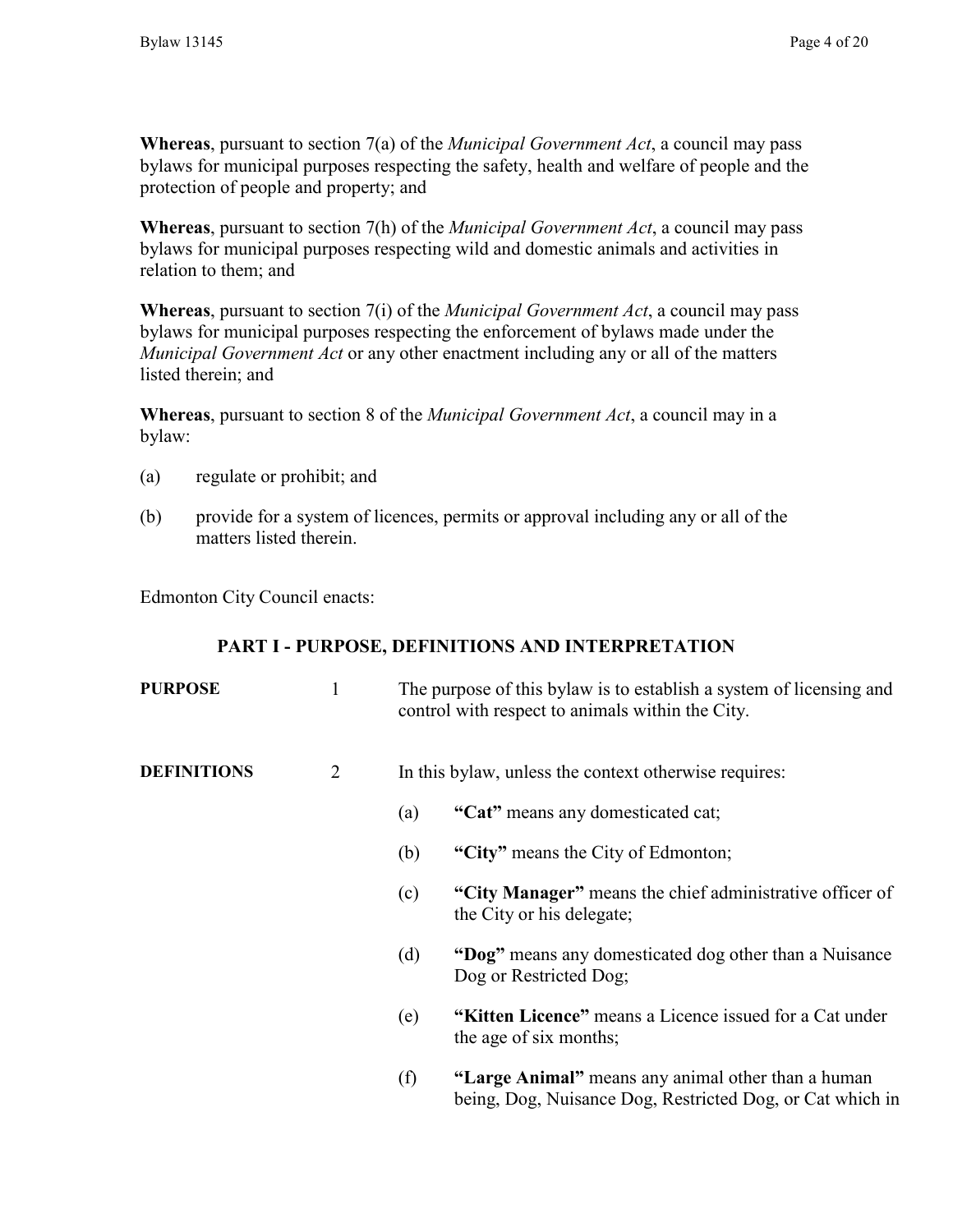the adult form regularly weighs more than 10 kg.

- (g) **"Licence"** means a licence issued pursuant to this bylaw;
- (h) **"Licensee"** means a person named on a Licence;
- (i) **"Municipal Tag"** means a ticket alleging an offence issued pursuant to the authority of a bylaw of the City;
- (i.i) "**Nuisance Dog**" means any dog that has been the subject of three or more convictions within the previous three years for any combination of the following offences under this bylaw:

 $(i)$  section 10(1);

(ii) section 11;

 $(iii)$  section 13(1).

- (j) **"Off Leash Area"** means an area designated by the City Manager where a Dog or Nuisance Dog is permitted but is not required to be held by a leash;
- (k) **"Owner"** includes any person:
	- (i) named on a Licence; or
	- (ii) in actual or apparent possession or control of property where an animal apparently resides.
- (l) **"Parkland"** has the same meaning as in the Parkland Bylaw.
- (m) **"Peace Officer"** has the same meaning as in the *Provincial Offences Procedure Act*;
- (n) **"Puppy Licence"** means a Licence issued for a Dog, Nuisance Dog, or Restricted Dog under the age of six months.
- (o) **"Restricted Dog"** means any dog:
	- (i) that has chased, attacked or bitten any person or animal causing physical injury and resulting in a conviction under this bylaw;
	- (ii) that has chased, attacked or bitten any person or animal on more than one occasion, with or without causing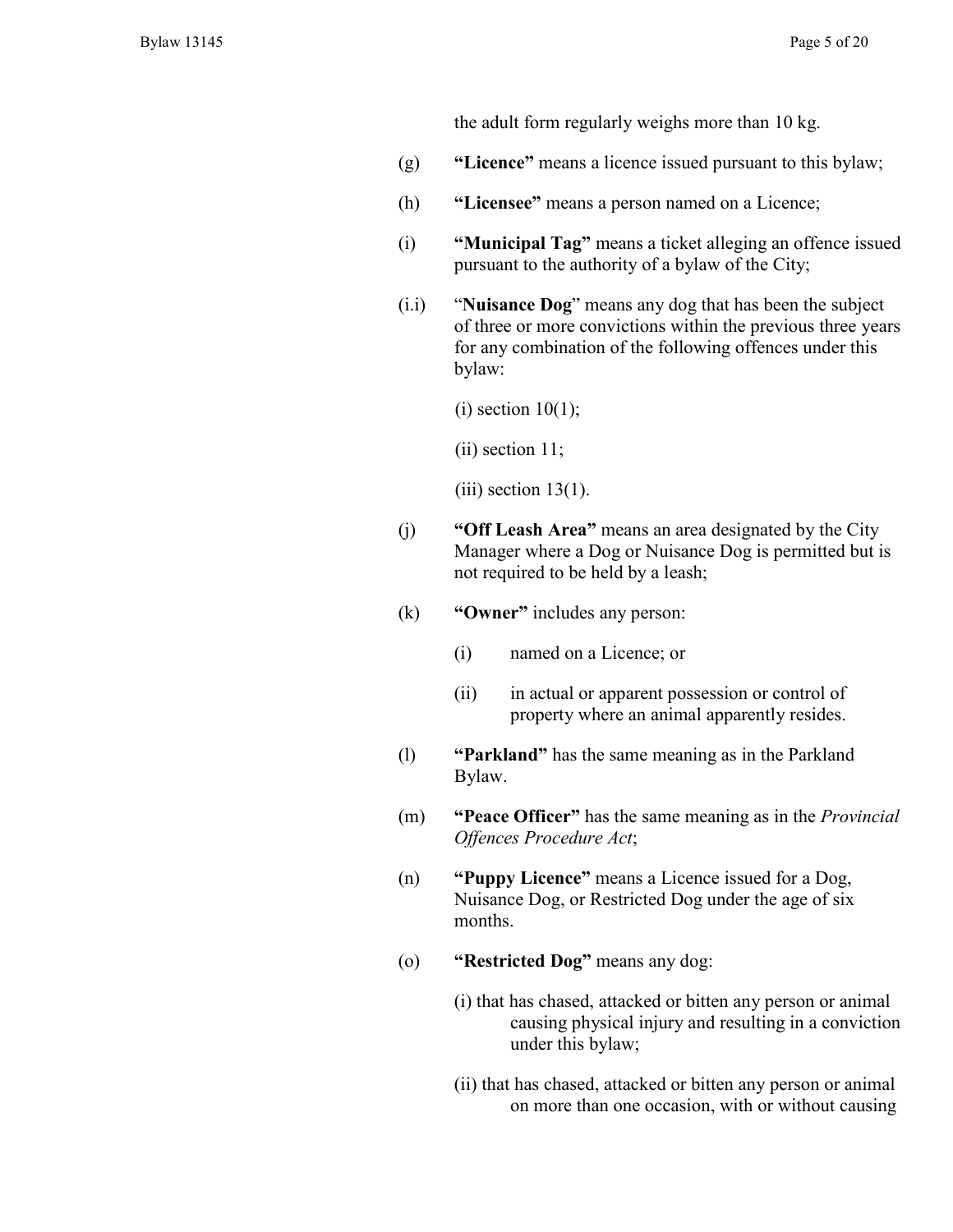physical injury, and resulting in separate convictions under this bylaw; or

- (iii) that has been made the subject of an order under the *Dangerous Dogs Act*;
- (iv) Repealed
- (p) **"Violation Ticket"** has the same meaning as in the *Provincial Offences Procedure Act*.

**RULES FOR INTERPRETATION** 3 The marginal notes and headings in this bylaw are for reference purposes only.

### **PART II - LICENSING OF DOGS**

| <b>REQUIREMENT</b><br><b>FOR LICENCE</b> | 4 | (1) The Owner of a Dog shall obtain a Licence for the Dog.                                                                                                                                                                |
|------------------------------------------|---|---------------------------------------------------------------------------------------------------------------------------------------------------------------------------------------------------------------------------|
|                                          |   | (1.1) The Owner of a Nuisance Dog shall obtain a Licence for the<br>Nuisance Dog.                                                                                                                                         |
|                                          |   | (2) The Owner of a Restricted Dog shall obtain a Licence for the<br>Restricted Dog.                                                                                                                                       |
|                                          |   | (3) This section does not apply to Dogs, Nuisance Dogs, or Restricted<br>Dogs under the age of six months.                                                                                                                |
| <b>PUPPY LICENCE</b>                     | 5 | The Owner of a Dog, Nuisance Dog, or Restricted Dog aged less<br>than six months may obtain a Puppy Licence for the Dog,<br>Nuisance Dog, or Restricted Dog by providing the information<br>required by the City Manager. |
| <b>APPLICATION</b>                       | 6 | Before the issue or renewal of a Licence pursuant to this Part the<br>Owner must submit to the City Manager.                                                                                                              |
|                                          |   | the Licence fee as established by this bylaw;<br>(a)                                                                                                                                                                      |
|                                          |   | proof, in a form acceptable to the City Manager, of the Dog<br>(b)<br>being spayed or neutered if applicable;                                                                                                             |
|                                          |   | any additional information required by the City Manager.<br>(c)                                                                                                                                                           |
| <b>ISSUE OR</b><br><b>RENEWAL</b>        | 7 | (1) The City Manager may not issue or renew a Licence pursuant to<br>this Part unless satisfied that:                                                                                                                     |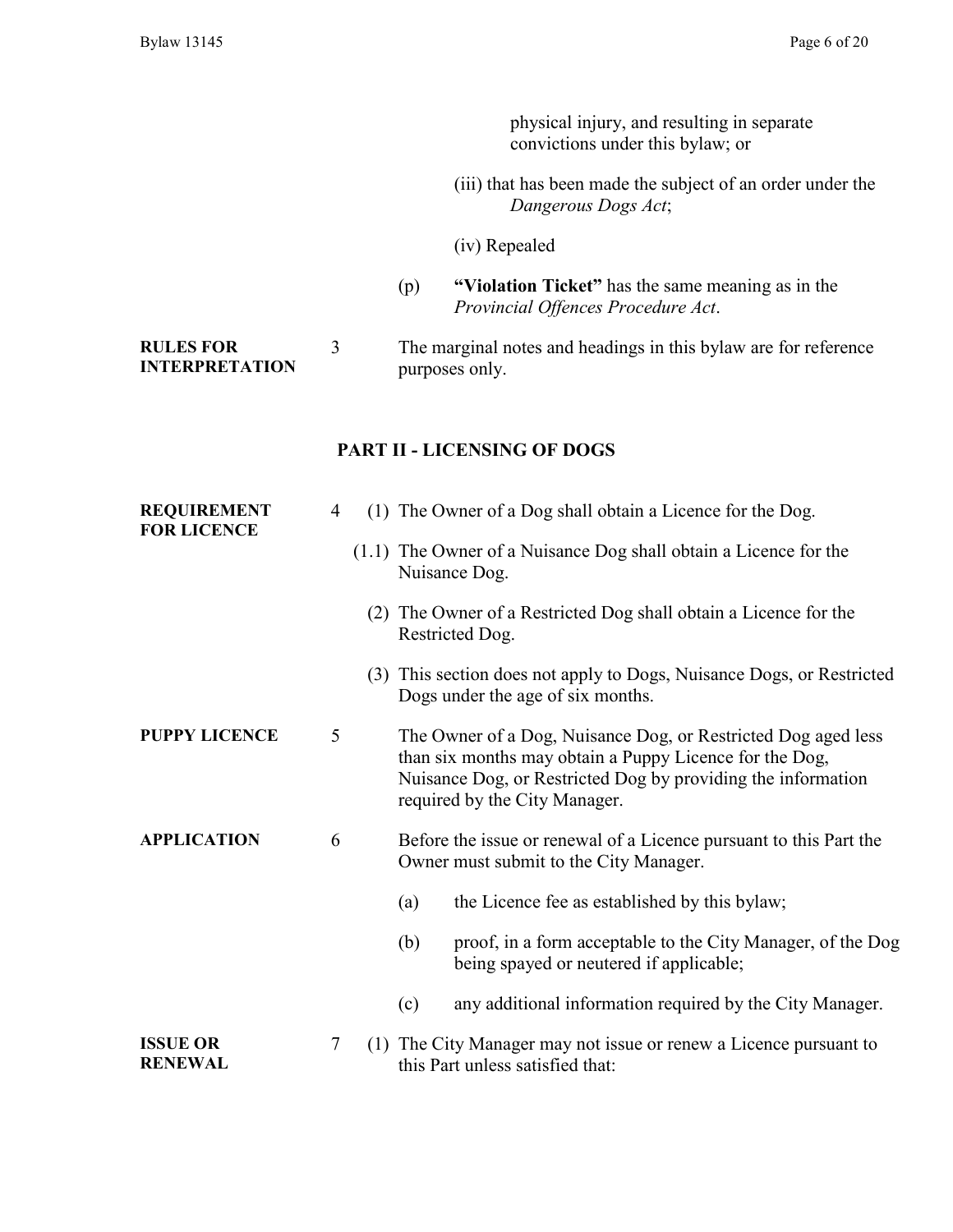|                                    |    | at least one person named on the Licence is 18 years of age;<br>(a)                                                                                                                                                      |
|------------------------------------|----|--------------------------------------------------------------------------------------------------------------------------------------------------------------------------------------------------------------------------|
|                                    |    | (b)<br>all applicable fees have been paid; and                                                                                                                                                                           |
|                                    |    | all required information has been provided.<br>(c)                                                                                                                                                                       |
| <b>TERM</b>                        | 8  | (1) Unless otherwise specified in this bylaw the term of a Licence<br>pursuant to this Part expires one year from the date it is issued or<br>renewed.                                                                   |
|                                    |    | (2) The City Manager may issue a Licence pursuant to this Part for a<br>term other than one year where the City Manager considers it<br>appropriate to do so.                                                            |
|                                    |    | (3) The term of a Puppy Licence expires upon the Dog, Nuisance Dog,<br>or Restricted Dog reaching the age of six months.                                                                                                 |
| <b>LICENCE FEES</b>                | 9  | (1) The annual Licence fee for a Dog is set out in Schedule A                                                                                                                                                            |
|                                    |    | (2) The annual Licence fee for a Dog that is either spayed or neutered<br>is set out in Schedule A.                                                                                                                      |
|                                    |    | (2.1) The annual Licence fee for a Nuisance Dog is set out in Schedule<br>А.                                                                                                                                             |
|                                    |    | (3) The annual Licence fee for a Restricted Dog is set out in Schedule<br>A.                                                                                                                                             |
|                                    |    | (4) There is no fee payable for a Puppy Licence.                                                                                                                                                                         |
|                                    |    | (5) In the event a Licence for a Dog, Nuisance Dog, or Restricted<br>Dogis issued or renewed for a term other than one year, the fee for<br>the Licence will be adjusted proportionately.                                |
|                                    |    | <b>PART III - REGULATION OF DOGS</b>                                                                                                                                                                                     |
|                                    |    | <b>Regulations Applying to All Dogs</b>                                                                                                                                                                                  |
| <b>EXCESSIVE</b><br><b>BARKING</b> | 10 | (1) The Owner or any other person having care or control of a Dog,<br>Nuisance Dog, or Restricted Dog shall ensure it does not bark in a<br>manner that is reasonably likely to annoy or disturb the peace of<br>others. |
|                                    |    | (2) In determining whether barking is reasonably likely to annoy or<br>disturb the peace of others consideration may be given, but is not<br>limited, to the:                                                            |

(a) proximity of the property where the Dog, Nuisance Dog, or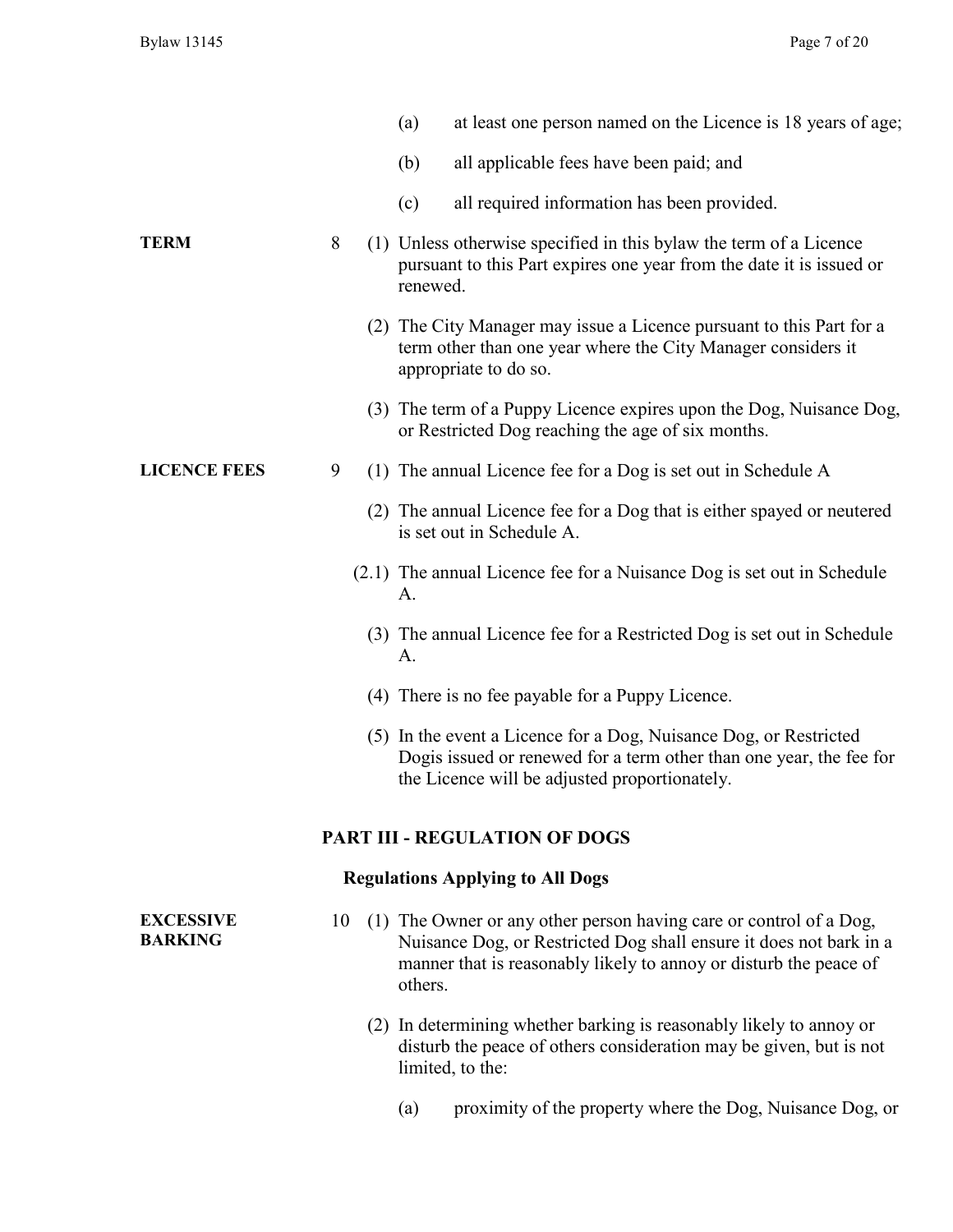#### Restricted Dog resides;

- (b) duration of the barking;
- (c) time of day and day of the week;
- (d) nature and use of the surrounding area; and
- (e) any effect of the barking.
- **DEFECATION** 11 (1) The Owner or any other person having care or control of a Dog, Nuisance Dog, or Restricted Dog shall forthwith remove any defecation left by it on public property or private property other than that of the Owner.
	- (2) The Owner or any other person having care or control of a Dog, Nuisance Dog, or Restricted Dog shall ensure that defecation apparently left by it on the property of the Owner does not accumulate to such an extent that it is reasonably likely to annoy or pose a health risk to others.
- **DISPLAY OF LICENCE TAG** 12 The Owner or any other person having care or control of a Dog, Nuisance Dog, or Restricted Dog shall, at all times when it is off the property of the Owner, ensure it displays the Licence tag issued by the City.

#### **Regulations Applying to Dogs and Nuisance Dogs**

**OFF PROPERTY OF OWNER** 13 (1) The Owner or any other person having care or control of a Dog or Nuisance Dog shall, at all times when it is off the property of the Owner, have it:

- (a) under control; and
- (b) held on a leash not exceeding two metres in length.
- (2) Repealed
- (3) When a Dog or Nuisance Dog is within an Off Leash Area the Dog or Nuisance Dog need not be held on a leash, however, the Owner or any other person having care or control of the Dog or Nuisance Dog shall carry with them a leash for the Dog or Nuisance Dog not exceeding two metres in length.
- (4) Subject to the requirements of section 13(1), the Owner or any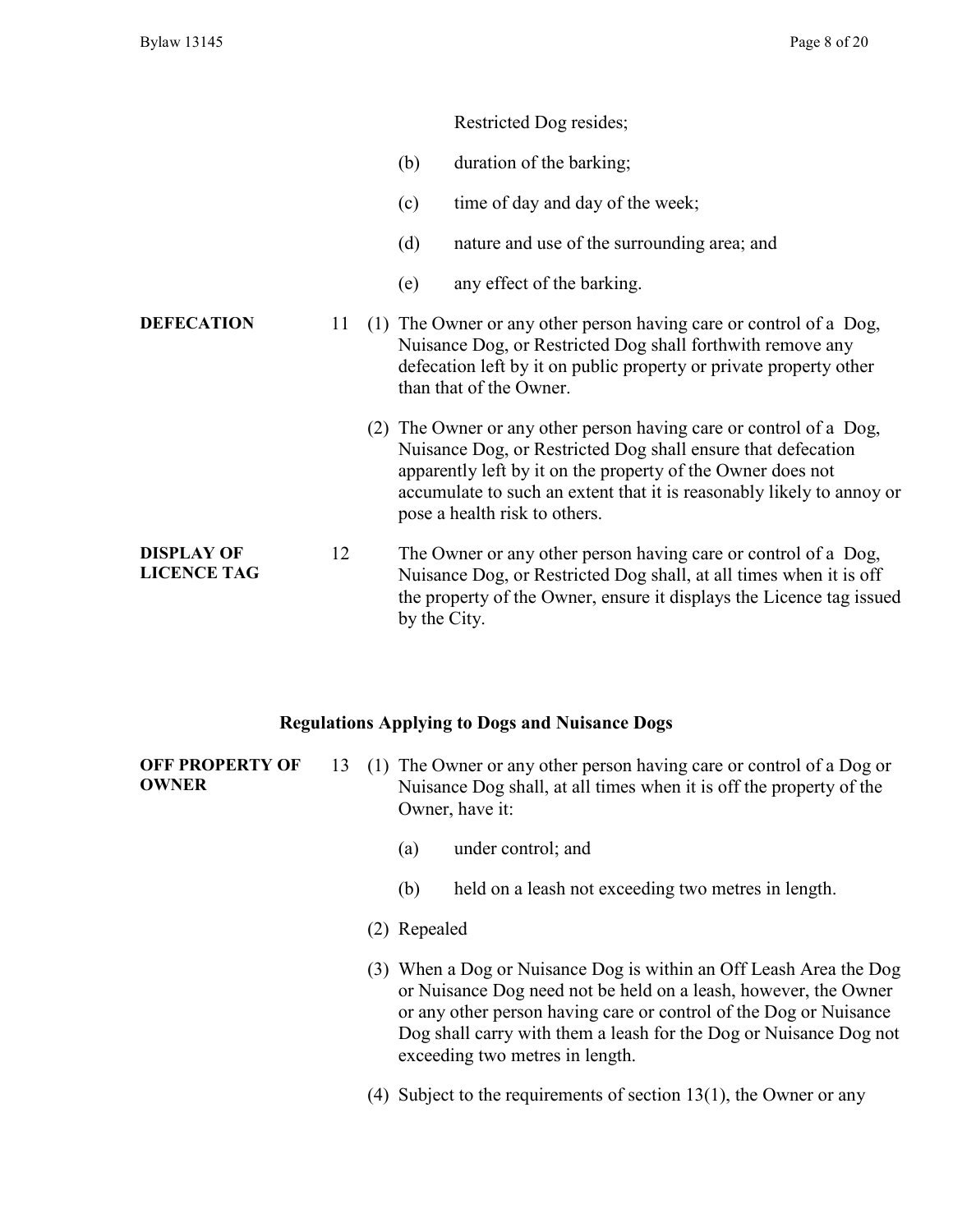|                                     |      | other person having care or control of a Dog or Nuisance Dog<br>may have the Dog or Nuisance Dog in any transit vehicle or<br>facility of the City if the Dog or Nuisance Dog is trained by a<br>recognized agency to provide assistance to a person with a physical<br>impairment and the person is using the Dog or Nuisance Dog for<br>such assistance. |
|-------------------------------------|------|------------------------------------------------------------------------------------------------------------------------------------------------------------------------------------------------------------------------------------------------------------------------------------------------------------------------------------------------------------|
|                                     |      | (5) Nothing in this section removes the obligation on a person to have<br>a Dog or Nuisance Dog under control when it is off the property of<br>the Owner.                                                                                                                                                                                                 |
| <b>ATTACKS</b>                      | 14   | (1) The Owner or any other person having care or control of a Dog or<br>Nuisance Dog shall ensure it does not:                                                                                                                                                                                                                                             |
|                                     |      | (a)<br>damage property;                                                                                                                                                                                                                                                                                                                                    |
|                                     |      | (b)<br>chase, attack or bite any person or animal; or                                                                                                                                                                                                                                                                                                      |
|                                     |      | chase, attack or bite any person or animal causing physical<br>(c)<br>injury.                                                                                                                                                                                                                                                                              |
|                                     |      | (2) This section does not apply if the chase, attack, bite or damage is a<br>direct result of the Dog or Nuisance Dog being provoked.                                                                                                                                                                                                                      |
| <b>LICENCE</b><br><b>CONDITIONS</b> | 14.1 | Upon issuing a Nuisance Dog Licence or upon 15 days written<br>notice to the Licensee, the City Manager may impose any of the<br>following conditions on a Nuisance Dog Licence:                                                                                                                                                                           |
|                                     |      | (a) that the Owner keep the Nuisance Dog indoors or secured in a<br>fully enclosed outdoor pen;                                                                                                                                                                                                                                                            |
|                                     |      | (b) that the Owner ensure the Nuisance Dog is muzzled while<br>outdoors;                                                                                                                                                                                                                                                                                   |
|                                     |      | (c) that the Licensee or Owner undertake repairs to the property<br>where the Nuisance Dog resides to ensure compliance with this<br>bylaw;                                                                                                                                                                                                                |
|                                     |      | (d) that the Licensee or Owner of the Nuisance Dog complete a<br>behavioural modification course specified by the City Manager; or                                                                                                                                                                                                                         |
|                                     |      | (e) any other condition the City Manager deems reasonable.                                                                                                                                                                                                                                                                                                 |
|                                     | 14.2 | A Licensee may appeal the decision of the City Manager to impose<br>conditions on a Nuisance Dog Licence within 14 days pursuant to<br>the provisions of Bylaw 15166, the Community Standards and                                                                                                                                                          |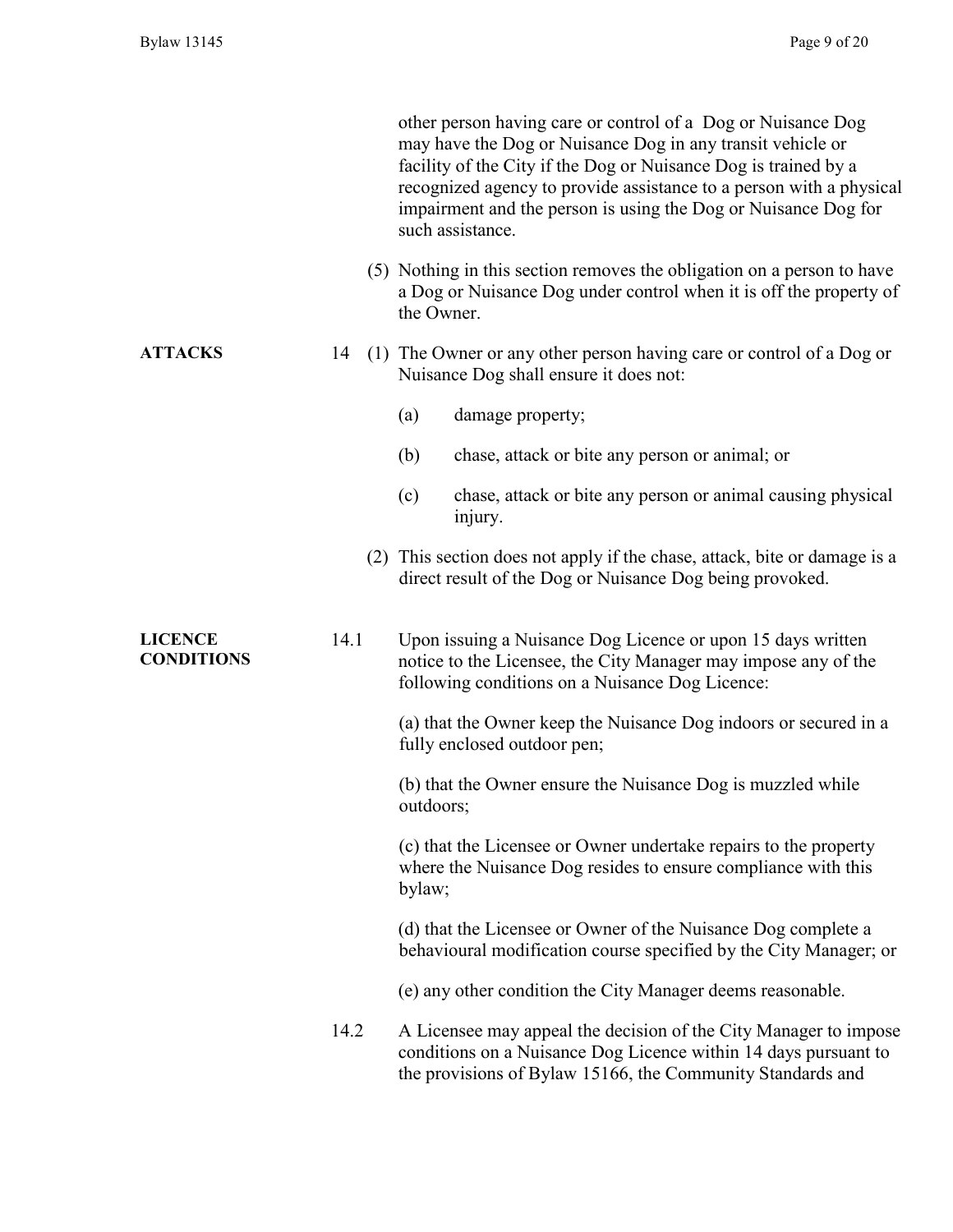Licence Appeal Committee Bylaw.

14.3 An Owner or Licensee shall not contravene any condition on a Nuisance Dog Licence.

## **Regulations Applying to Restricted Dogs**

| <b>INSURANCE</b>                       | 15 |     | The Owner of a Restricted Dog shall have liability insurance<br>specifically covering any damages for personal injury caused by<br>the Restricted Dog in an amount not less than one million dollars<br>and shall provide proof of such insurance to the City Manager<br>upon request. |
|----------------------------------------|----|-----|----------------------------------------------------------------------------------------------------------------------------------------------------------------------------------------------------------------------------------------------------------------------------------------|
| <b>OFF PROPERTY OF</b><br><b>OWNER</b> | 16 |     | The Owner or any other person having care or control of a<br>Restricted Dog shall, at all times when it is off the property of the<br>Owner, have it:                                                                                                                                  |
|                                        |    | (a) | under control;                                                                                                                                                                                                                                                                         |
|                                        |    | (b) | muzzled; and                                                                                                                                                                                                                                                                           |
|                                        |    | (c) | held on a leash not exceeding two metres in length.                                                                                                                                                                                                                                    |
| <b>ON PROPERTY OF</b><br><b>OWNER</b>  | 17 |     | The Owner or any other person having care or control of a<br>Restricted Dog shall, at all times when it is on the property of the<br>Owner, have it:                                                                                                                                   |
|                                        |    | (a) | indoors;                                                                                                                                                                                                                                                                               |
|                                        |    | (b) | outdoors, secured in a fully enclosed pen; or                                                                                                                                                                                                                                          |
|                                        |    | (c) | outdoors, muzzled and secured by a chain fixed to the<br>property that prevents the Restricted Dog from coming<br>closer than two metres to the apparent boundary of the<br>property.                                                                                                  |
| <b>ATTACKS</b>                         | 18 |     | (1) The Owner or any other person having care or control of a<br>Restricted Dog shall ensure it does not:                                                                                                                                                                              |
|                                        |    | (a) | damage property;                                                                                                                                                                                                                                                                       |
|                                        |    | (b) | chase, attack or bite any person or animal; or                                                                                                                                                                                                                                         |
|                                        |    | (c) | chase, attack or bite any person or animal causing physical<br>injury.                                                                                                                                                                                                                 |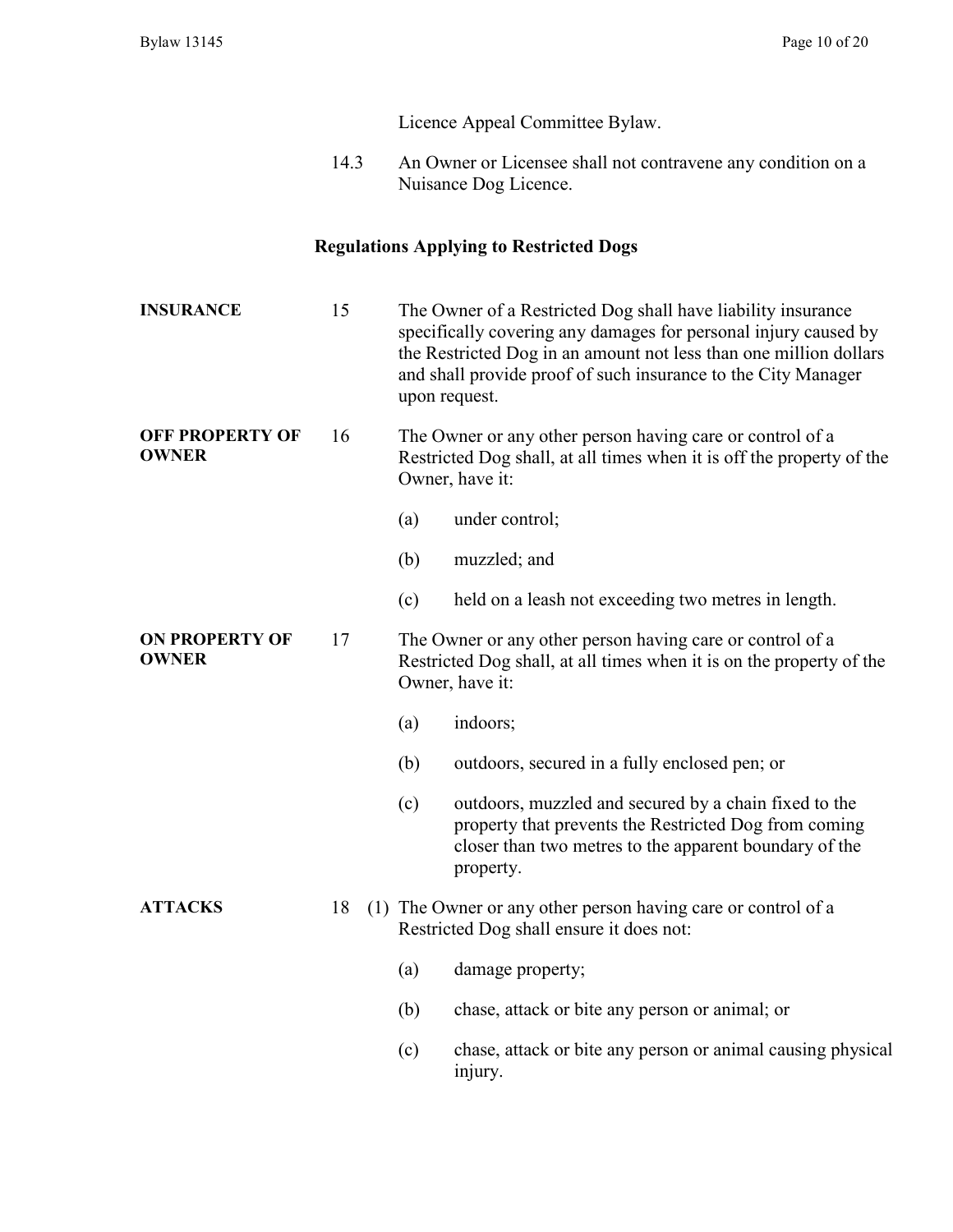(2) This section does not apply if the chase, attack, bite or damage is a direct result of the Restricted Dog being provoked.

### **PART IV - LICENSING AND REGULATION OF CATS**

| <b>REQUIREMENT</b><br><b>FOR LICENCE</b> | 19 |          | (1) The Owner of a Cat shall obtain a Licence for the Cat.                                                                                                    |
|------------------------------------------|----|----------|---------------------------------------------------------------------------------------------------------------------------------------------------------------|
|                                          |    |          | (2) This section does not apply to Cats under the age of six months.                                                                                          |
| <b>KITTEN LICENCE</b>                    | 20 |          | The Owner of a Cat aged less than six months may obtain a Kitten<br>Licence for the Cat by providing the information required by the<br>City Manager.         |
| <b>APPLICATION</b>                       | 21 |          | Before the issue or renewal of a Licence pursuant to this Part the<br>Owner must submit to the City Manager:                                                  |
|                                          |    | (a)      | the Licence fee as established by this bylaw;                                                                                                                 |
|                                          |    | (b)      | proof, in a form acceptable to the City Manager, of the Cat<br>being spayed or neutered if applicable;                                                        |
|                                          |    | (c)      | any additional information required by the City Manager.                                                                                                      |
| <b>ISSUE OR</b><br><b>RENEWAL</b>        | 22 |          | The City Manager may not issue or renew a Licence pursuant to<br>this Part unless satisfied that:                                                             |
|                                          |    | (a)      | at least one person named on the Licence is 18 years of age;                                                                                                  |
|                                          |    | (b)      | all applicable fees have been paid; and                                                                                                                       |
|                                          |    | (c)      | all required information has been provided.                                                                                                                   |
| <b>TERM</b>                              | 23 | renewed. | (1) Unless otherwise specified in this bylaw the term of a Licence<br>pursuant to this Part expires one year from the date it is issued or                    |
|                                          |    |          | (2) The City Manager may issue a Licence pursuant to this Part for a<br>term other than one year where the City Manager considers it<br>appropriate to do so. |
|                                          |    |          | (3) The term of a Kitten Licence expires upon the Cat reaching the age<br>of six months.                                                                      |
| <b>LICENCE FEES</b>                      | 24 |          | (1) The annual Licence fee for a Cat is set out in Schedule A.                                                                                                |
|                                          |    |          | (2) The annual Licence fee for a Cat that is either spayed or neutered                                                                                        |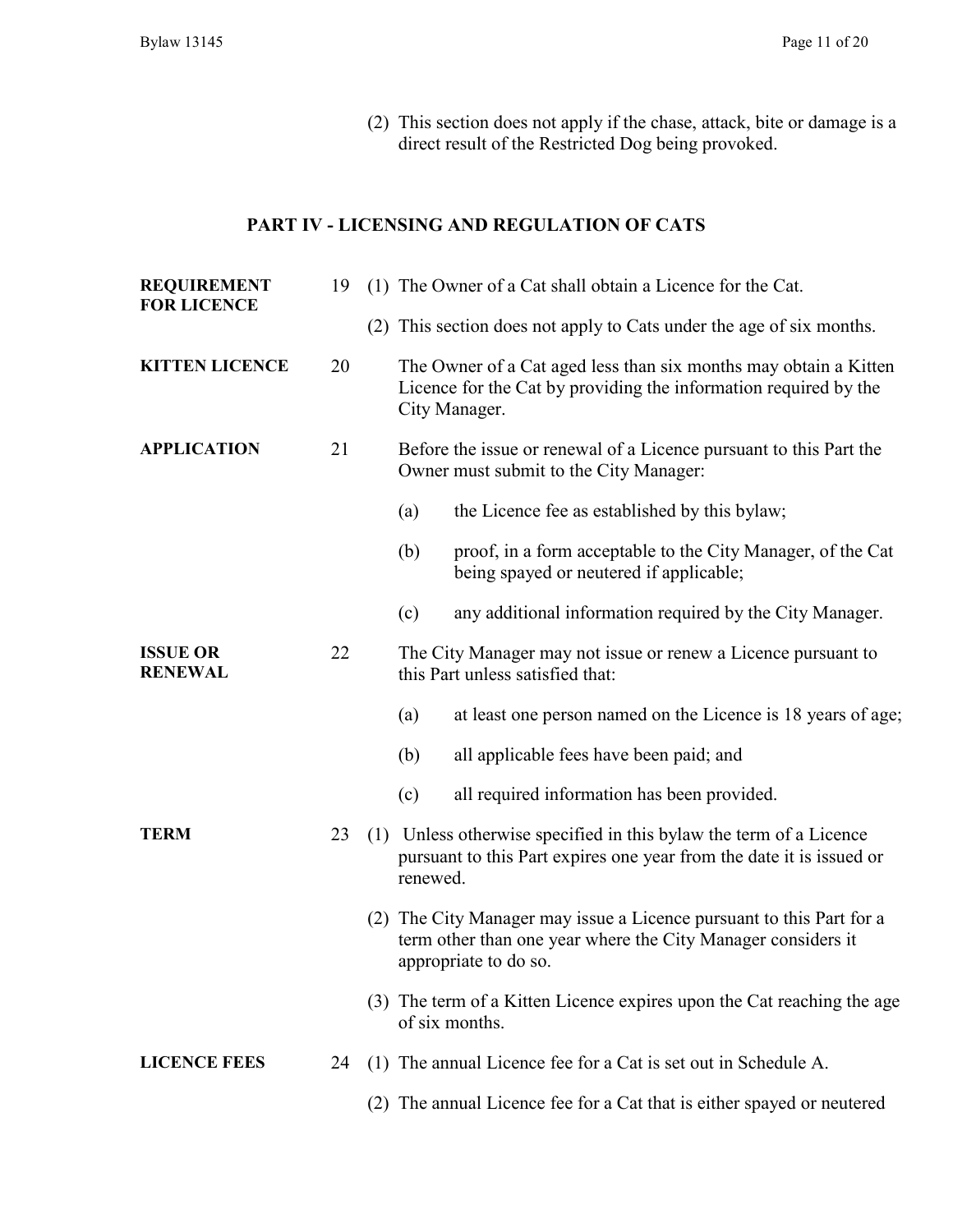|                                         |    | is set out in Schedule A.                                                                                                                                                                    |
|-----------------------------------------|----|----------------------------------------------------------------------------------------------------------------------------------------------------------------------------------------------|
|                                         |    | (3) There is no fee payable for a Kitten Licence.                                                                                                                                            |
|                                         |    | (4) In the event a Licence for a Cat is issued or renewed for a term<br>other than one year, the fee for the Licence will be adjusted<br>proportionately.                                    |
| <b>DISPLAY OF</b><br><b>LICENCE TAG</b> | 25 | (1) The Owner or any other person having care or control of a Cat<br>shall, at all times when it is off the property of the Owner, ensure it<br>displays the Licence tag issued by the City. |
|                                         |    | (2) This section does not apply if the Cat is identified by a legible<br>tattoo or a registered microchip.                                                                                   |
| <b>OFF PROPERTY OF</b><br><b>OWNER</b>  | 26 | (1) The Owner or any other person having care or control of a Cat<br>shall ensure the Cat does not enter onto private property other than<br>that of the Owner.                              |
|                                         |    | (2) This section does not apply if the person in charge of the private<br>property consents to the Cat being there.                                                                          |
|                                         |    | <b>PART V - OTHER REGULATIONS</b>                                                                                                                                                            |
| <b>PROHIBITED</b><br><b>ANIMALS</b>     | 27 | (1) No person shall keep or have any of the following on any premises<br>with a municipal address in the City:                                                                               |
|                                         |    | a Large Animal or the young thereof;<br>(a)                                                                                                                                                  |
|                                         |    | (b)<br>poultry;                                                                                                                                                                              |
|                                         |    | (c)<br>bees; or                                                                                                                                                                              |
|                                         |    | (d)<br>poisonous snakes, reptiles or insects.                                                                                                                                                |
|                                         |    | unless that person has a Licence issued by the City Manager to do<br>SO.                                                                                                                     |
|                                         |    | (2) The City Manager may impose terms and conditions on a Licence<br>issued pursuant to this section, including but not limited to terms<br>and conditions regulating:                       |
|                                         |    | the location where the animals are to be kept;<br>(a)                                                                                                                                        |
|                                         |    | the maximum number of animals that may be kept;<br>(b)                                                                                                                                       |
|                                         |    |                                                                                                                                                                                              |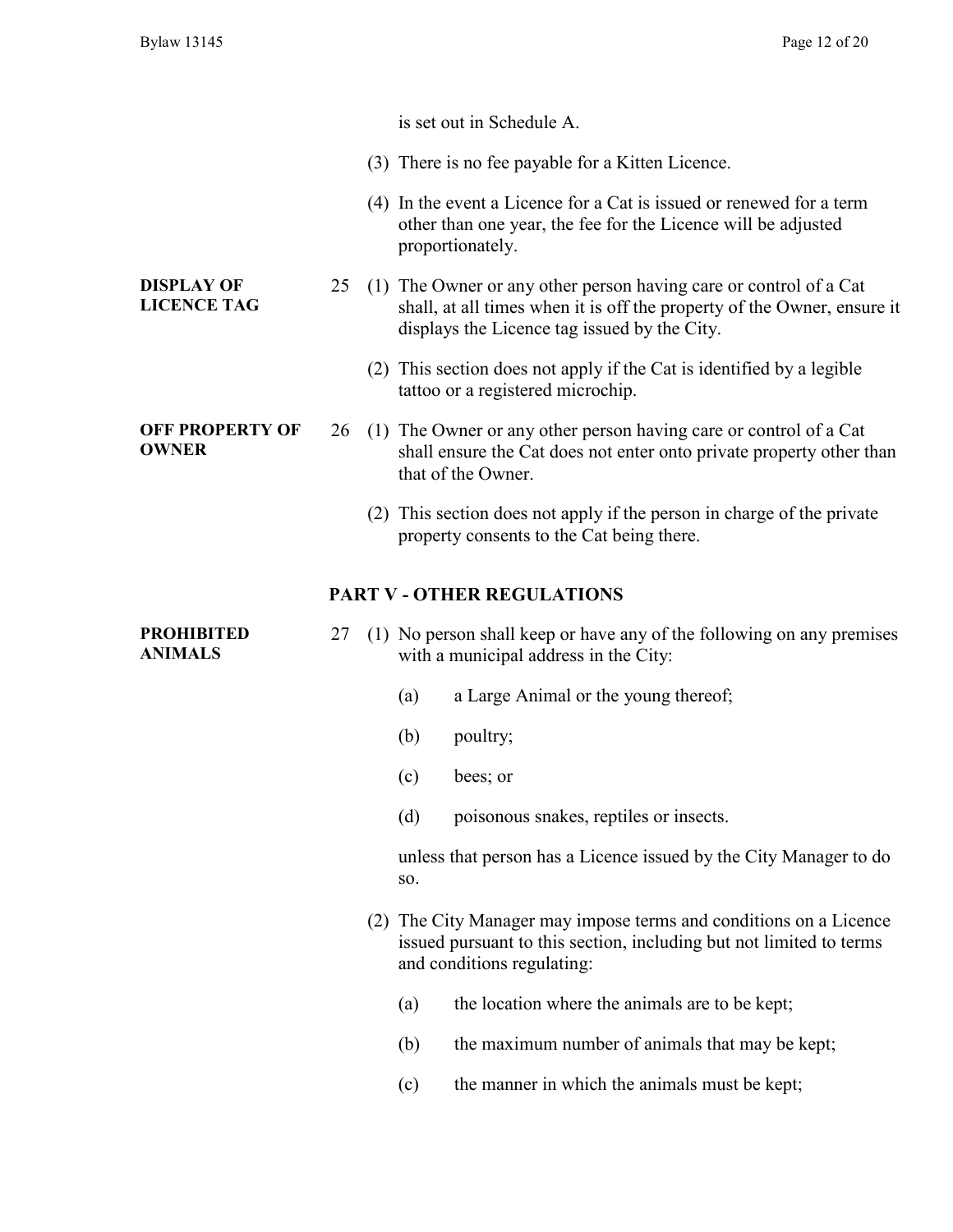| (d) | restrictions on the sale or use of animal products; |  |
|-----|-----------------------------------------------------|--|
|-----|-----------------------------------------------------|--|

- (e) the term of the Licence;
- (f) mandatory husbandry training; or
- (g) any other matter the City Manager determines is in the public interest.
- (3) The City Manager may not issue a Licence pursuant to this section unless satisfied that:
	- (a) the Licensee is at least 18 years of age;
	- (b) all applicable fees have been paid;
	- (c) all required information has been provided to the City Manager.
- (4) The City Manager may refuse to issue or may revoke a Licence issued pursuant to this section by providing written notice to the Licensee.
- (5) A Licensee shall not contravene any term or condition of a Licence issued pursuant to this section.
- (6) This section, other than  $27(1)(d)$ , does not apply in the case of a premises with a municipal address in the City on land zoned AG, AGU, or AGI.
- **LEG HOLD TRAPS** 27.1 (1) Unless otherwise permitted by law no person shall leave a leg hold or foot hold trap in any place where it may reasonably capture any animal.
	- (2) Unless otherwise permitted by law no person shall capture any animal by means of a leg hold or foot hold trap.
- **PIGEONS** 28 (1) No person shall keep or have any pigeons on any premises with a municipal address in the City unless they have a Licence to do so.
	- (2) Where applicable, the provisions of Bylaw 20002, the Business Licence Bylaw, concerning the process of obtaining or removing a licence, including the provisions regarding any appeal apply to a Licence required by this section.
	- (3) The annual Licence fee to keep or have pigeons is set out in Schedule A.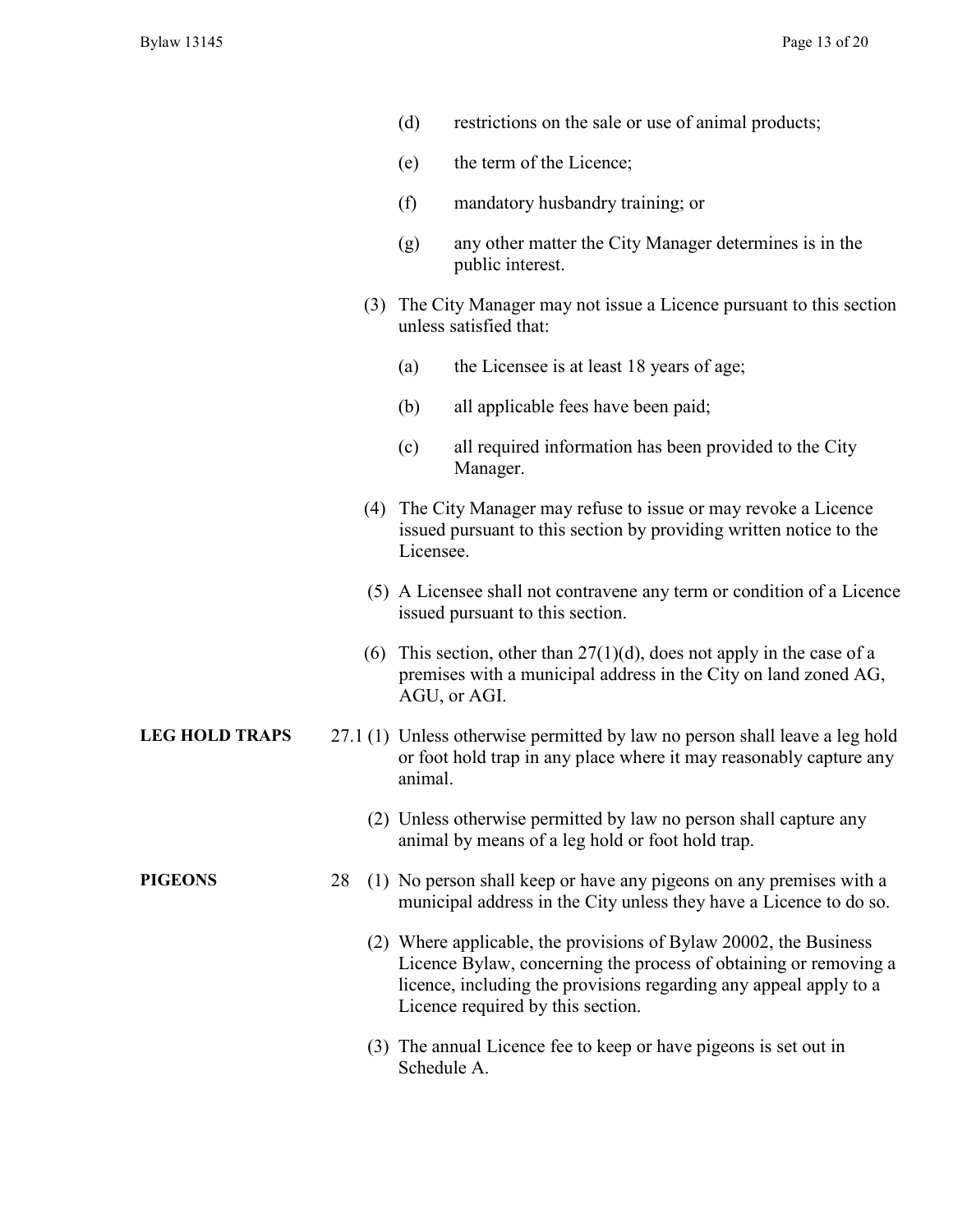- (4) No person shall:
	- (a) keep or have more than 75 pigeons on any premises with a municipal address in the City;
	- (b) keep or have pigeons except in a loft or aviary acceptable to the City Manager in terms of location, size, construction, ventilation, cleanliness and any other related matter; or
	- (c) allow any pigeon to be outside the loft or aviary:
		- (i) for any purpose other than supervised exercise or when returning from a supervised race or training flight;
		- (ii) in a flock of more than 20 pigeons at one time; or
		- (iii) on any Saturday, Sunday or legal holiday between 10 a.m. and 11 p.m. or on any day in May, June, July, August or September between 10 a.m. and 4 p.m.

(S81-1, Bylaw 20002, January 17, 2022)

- 29 (1) No person shall keep or have more than three Dogs, Nuisance Dogs, Restricted Dogs, or any combination thereof on any premises with a municipal address in the City.
	- (2) No person shall keep or have more than six Cats on any premises with a municipal address in the City.
	- (3) This section does not apply:
		- (a) in the case of Dogs, Nuisance Dogs, Restricted Dogs, or Cats under the age of six months;
		- (b) if the person has a valid business licence to operate an Animal Breeding and Boarding Facility under Bylaw 20002, the Business Licence Bylaw;
		- (c) to the Edmonton Humane Society or any veterinary clinic or hospital, or
		- $(d)$  in the case of premises with a municipal address in the City on land zoned AG, AGU, or AGI.

(S81-2, Bylaw 20002, January 17, 2022)

ANIMALS ON 30 Subject to section 13(4), no person shall have an animal in any

#### **LIMIT ON DOGS, RESTRICTED DOGS AND CATS**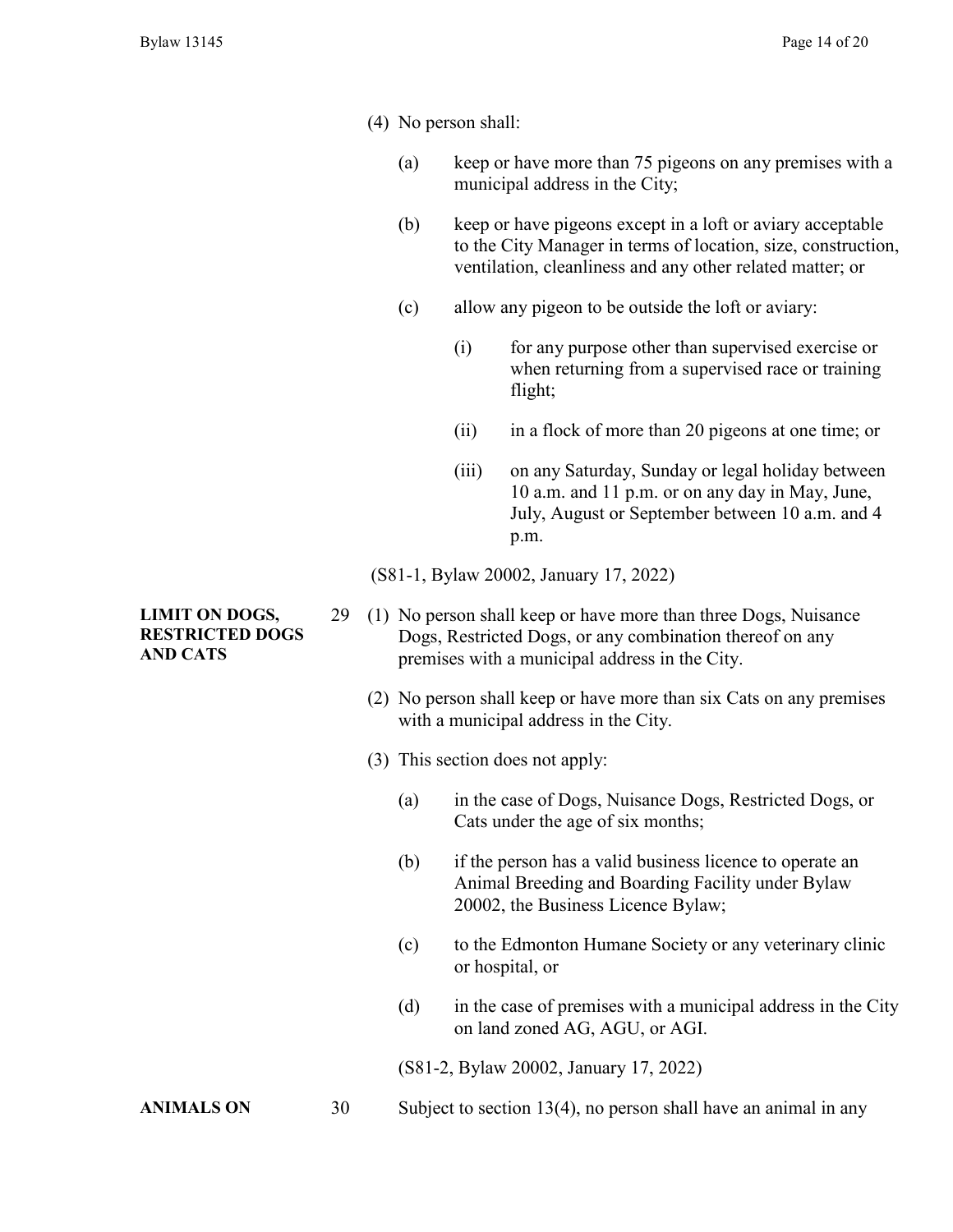| <b>PUBLIC TRANSIT</b>                  |      | transit vehicle or facility of the City unless:                                                                                                                                  |
|----------------------------------------|------|----------------------------------------------------------------------------------------------------------------------------------------------------------------------------------|
|                                        |      | it is within a fully enclosed carrier; and<br>(a)                                                                                                                                |
|                                        |      | it is carried by the person at all times<br>(b)                                                                                                                                  |
|                                        |      | Repealed<br>(c)                                                                                                                                                                  |
| <b>CHANGE OF</b><br><b>INFORMATION</b> | 31   | A Licensee shall forthwith notify the City Manager of any change<br>with respect to any information provided as part of the application<br>for a Licence pursuant to this bylaw. |
| <b>NOTIFICATION OF</b><br>STRAY        | 32   | A person who takes control of any stray Dog, Nuisance Dog,<br>Restricted Dog, or Cat shall forthwith notify the City Manager and<br>provide any required information.            |
| <b>FALSE</b><br><b>INFORMATION</b>     | 33   | No person shall provide false or misleading information to any<br>Peace Officer or the City Manager.                                                                             |
|                                        | 33.1 | No person shall contravene any term or condition contained in a<br>written agreement entered into by that person with the City<br>pursuant to this bylaw.                        |
| <b>INTERFERENCE</b>                    | 34   | No person shall interfere with a Peace Officer in the exercise of<br>their powers and duties pursuant to this bylaw.                                                             |
|                                        |      |                                                                                                                                                                                  |

## **PART VI - ENFORCEMENT**

| <b>OFFENCE</b>                       | 35 | A person who contravenes this bylaw is guilty of an offence.                                                                                                                                                                                                                                                                 |
|--------------------------------------|----|------------------------------------------------------------------------------------------------------------------------------------------------------------------------------------------------------------------------------------------------------------------------------------------------------------------------------|
| <b>CONTINUING</b><br><b>OFFENCE</b>  | 36 | In the case of an offence that is of a continuing nature, a<br>contravention constitutes a separate offence in respect of each day,<br>or part of a day, on which it continues and a person guilty of such<br>an offence is liable to a fine in an amount not less than that<br>established by this bylaw for each such day. |
| <b>FINES AND</b><br><b>PENALTIES</b> | 37 | (1) A Person who is guilty of an offence is liable to a fine in an<br>amount not less than that established in this section, and not<br>exceeding $$10,000.00$ , and to imprisonment for not more than six<br>months for non-payment of a fine.                                                                              |
|                                      |    | (2) Without restricting the generality of subsection (1) the following<br>fine amounts are established for use on Municipal Tags and<br>Violation Tickets if a voluntary payment option is offered:                                                                                                                          |
|                                      |    | \$100.00 for any offence for which a fine is not otherwise<br>(a)                                                                                                                                                                                                                                                            |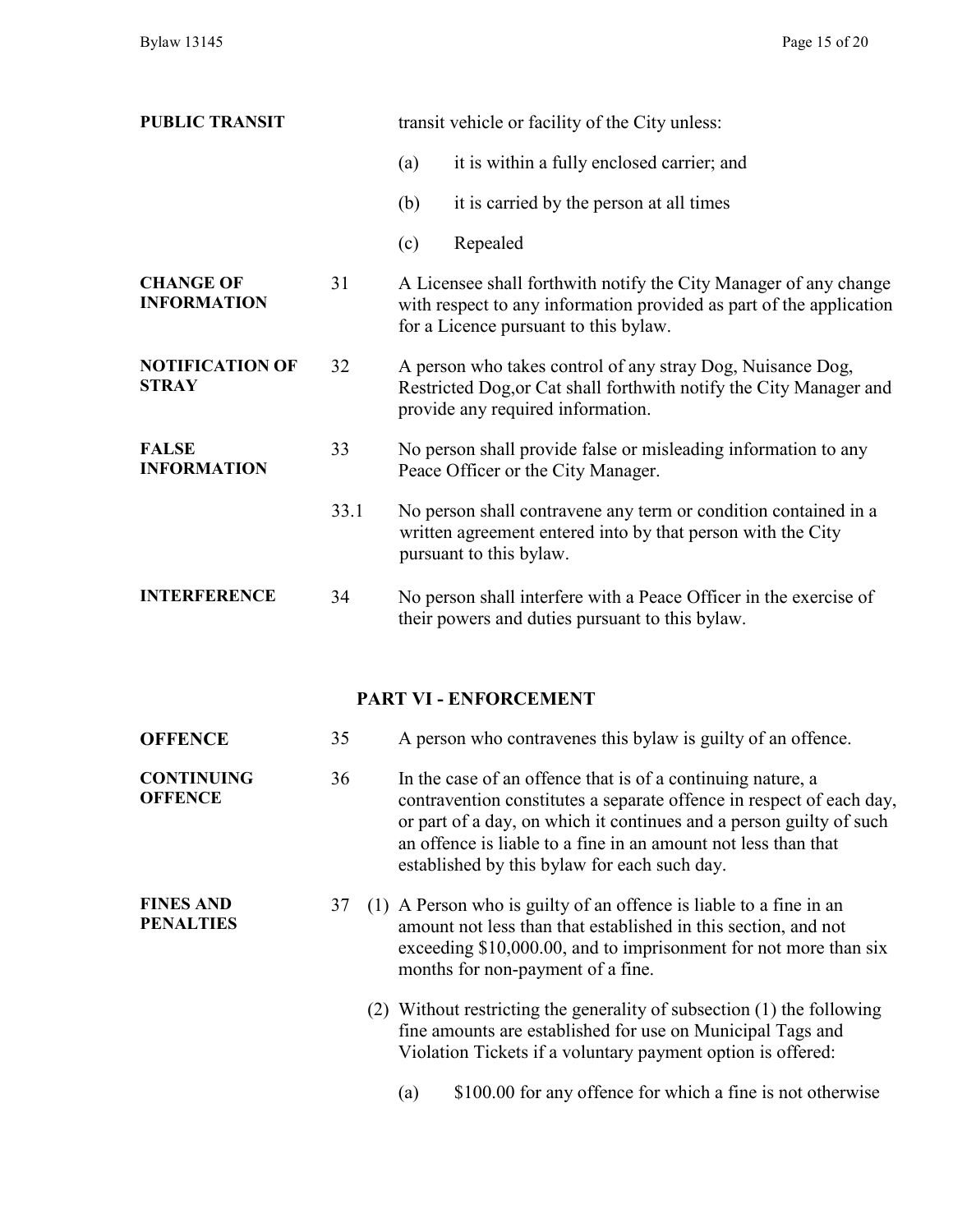established in this section;

|                                          |                             | (b)                                                                                                                                                                                                                                                                              | \$250.00 for an offence under section $4(1)$ ; $4(1.1)$ ; 14.3; or<br>19(1);                                                              |
|------------------------------------------|-----------------------------|----------------------------------------------------------------------------------------------------------------------------------------------------------------------------------------------------------------------------------------------------------------------------------|-------------------------------------------------------------------------------------------------------------------------------------------|
|                                          |                             | (b.1)                                                                                                                                                                                                                                                                            | \$250.00 for an offence under section $10(1)$ ; 11; or 13(1) if<br>the dog is a Nuisance Dog;                                             |
|                                          |                             | (c)                                                                                                                                                                                                                                                                              | \$500.00 for an offence under section 4(2); 14(1)(c); 15; 16;<br>17; 18(1)(a); 18(1)(b); 27(1) 27.1(2) or 29(1);                          |
|                                          |                             | (d)                                                                                                                                                                                                                                                                              | \$2,500.00 for an offence under section $18(1)(c)$ .                                                                                      |
| <b>MUNICIPAL TAG</b>                     | 38                          | offence.                                                                                                                                                                                                                                                                         | If a Municipal Tag is issued in respect of an offence the Municipal<br>Tag must specify the fine amount established by this bylaw for the |
| PAYMENT IN LIEU<br><b>OF PROSECUTION</b> | 39                          | A person who commits an offence may, if a Municipal Tag is<br>issued in respect of the offence, pay the fine amount established by<br>this bylaw for the offence and if the amount is paid on or before<br>the required date, the person will not be prosecuted for the offence. |                                                                                                                                           |
| VIOLATION<br><b>TICKET</b>               | 40<br>Violation Ticket may: |                                                                                                                                                                                                                                                                                  | If a Violation Ticket is issued in respect of an offence, the                                                                             |
|                                          |                             | (a)                                                                                                                                                                                                                                                                              | specify the fine amount established by this bylaw for the<br>offence; or                                                                  |
|                                          |                             | (b)                                                                                                                                                                                                                                                                              | require a person to appear in court without the alternative<br>of making a voluntary payment.                                             |
| VOLUNTARY                                | 41                          |                                                                                                                                                                                                                                                                                  | A person who commits an offence may:                                                                                                      |
| PAYMENT                                  |                             | (a)                                                                                                                                                                                                                                                                              | if a Violation Ticket is issued in respect of the offence; and                                                                            |
|                                          |                             | (b)                                                                                                                                                                                                                                                                              | if the Violation Ticket specifies the fine amount established<br>by this bylaw for the offence;                                           |
|                                          |                             |                                                                                                                                                                                                                                                                                  | make a voluntary payment equal to the specified fine.                                                                                     |
| <b>SEIZURE AND</b>                       | 42                          |                                                                                                                                                                                                                                                                                  | A Peace Officer may seize and impound:                                                                                                    |
| <b>IMPOUNDING</b>                        |                             | (a)                                                                                                                                                                                                                                                                              | any Dog or Nuisance Dog found in contravention of section<br>13(1);                                                                       |
|                                          |                             | (b)                                                                                                                                                                                                                                                                              | any Restricted Dog found in contravention of section 16; or                                                                               |
|                                          |                             | (c)                                                                                                                                                                                                                                                                              | any Cat found in contravention of section $26(1)$ .                                                                                       |
|                                          |                             |                                                                                                                                                                                                                                                                                  |                                                                                                                                           |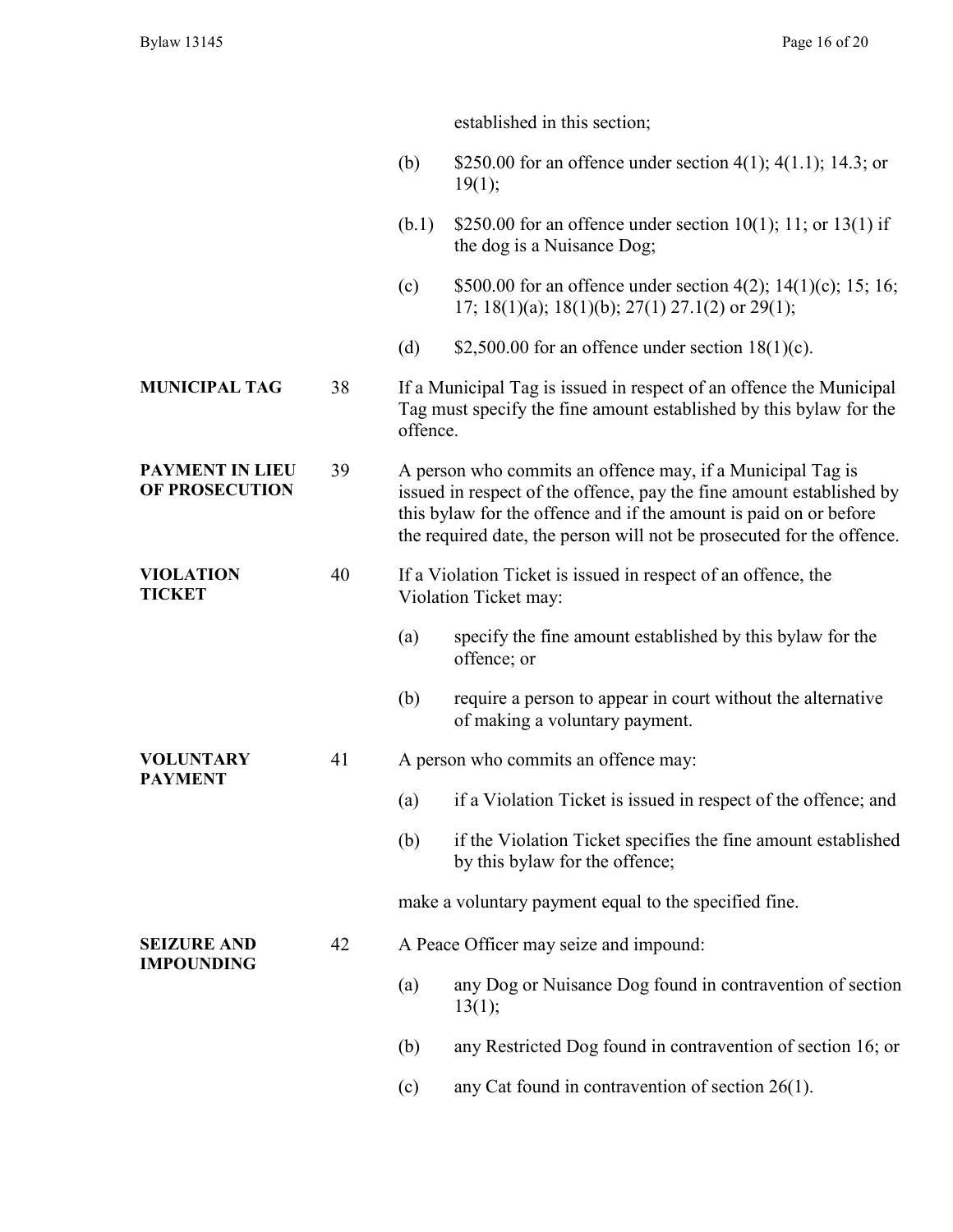| <b>SERIOUS INJURY</b>      |    | seriously injured or killed a person or animal. | 42.1 (1) A Peace Officer may seize and impound any dog alleged to have                                                                                                                                       |
|----------------------------|----|-------------------------------------------------|--------------------------------------------------------------------------------------------------------------------------------------------------------------------------------------------------------------|
|                            |    | from committing an unlawful act.                | (2) Before seizing and impounding a dog pursuant to this section the<br>Peace Officer must consider whether the dog was acting in self<br>defence or while in the course of attempting to prevent a person   |
|                            |    | time.                                           | (3) A dog seized pursuant to this section may not be impounded for<br>more than 21 days unless court proceedings for a destruction or<br>other order with respect to the dog are commenced within that       |
| <b>RELEASE</b>             | 43 | if not already paid.                            | Any Dog, Nuisance Dog, Restricted Dog, or Cat seized pursuant to<br>this bylaw may be released to the Owner upon payment of any fees<br>due with respect to shelter, care and treatment and any Licence fee, |
|                            |    | PART VII - GENERAL                              |                                                                                                                                                                                                              |
| <b>OTHER FEES</b>          | 44 | The following fees are hereby established:      |                                                                                                                                                                                                              |
|                            |    | (a)                                             | for shelter and care, the amount set out in Schedule A; and                                                                                                                                                  |
|                            |    | (b)                                             | for any required veterinary treatment, including drugs and<br>medicines, the actual costs of the treatment; and                                                                                              |
|                            |    | (c)<br>Schedule A.                              | for a replacement Licence tag, the amount set out in                                                                                                                                                         |
| <b>PROOF OF</b><br>LICENCE | 45 |                                                 | The onus of proving a person has a valid and subsisting Licence is<br>on the person alleging the Licence on a halance of probabilities                                                                       |

## **PROOF OF AGE** 46 The onus of proving the age of a Dog, Nuisance Dog, Restricted Dog, or Cat is on the person alleging the age on a balance of probabilities.

### **CITY MANAGER** 47 Without restricting any other power, duty or function granted by this bylaw, the City Manager may:

(a) carry out whatever inspections are reasonably required to determine compliance with this bylaw;

on the person alleging the Licence on a balance of probabilities.

(b) delegate any powers, duties or functions under this bylaw to an employee of the City;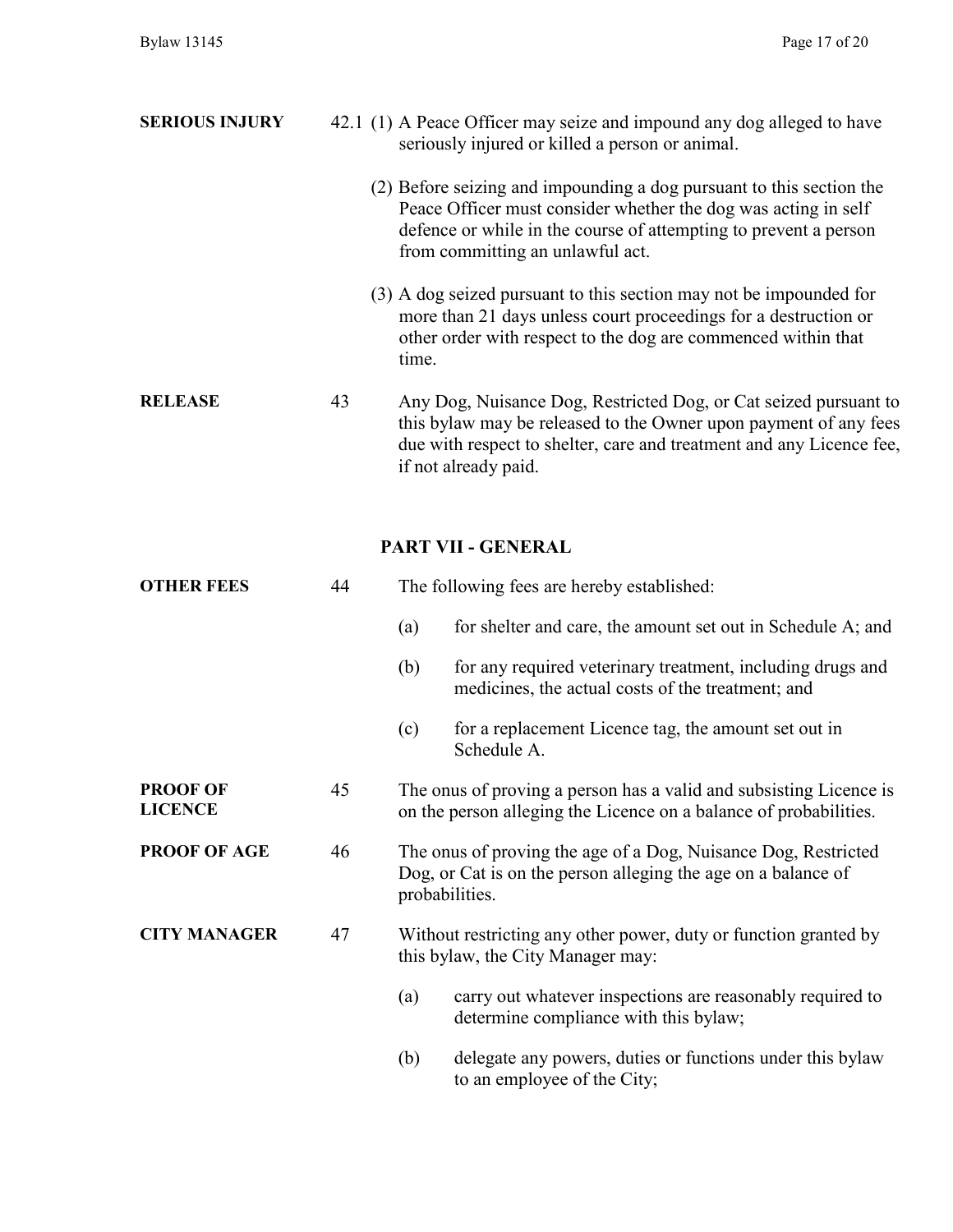- (c) establish forms for the purposes of this bylaw;
- (d) establish Off Leash Areas;
- (e) permit a 50% reduction in the Licence fee otherwise payable for one spayed or neutered Dog or Cat if the Owner is receiving income assistance from a recognized government program;
- (f) waive the Licence fee otherwise payable for one Dog if the Dog is trained by a recognized agency to provide assistance to a person with a physical impairment and the Owner uses the Dog for such assistance;
- (g) waive the first year License fee otherwise payable for any Dog or Cat adopted by an Owner from the Edmonton Humane Society; and
- (h) waive the first year License fee otherwise payable for and Dog or Cat that is either spayed or neutered.
- **CERTIFIED COPY OF RECORD** 48 A copy of a record of the City, certified by the City Manager as a true copy of the original, shall be admitted in evidence as prima facie proof of the facts stated in the record without proof of the appointment or signature of the person signing it.
- **CIVIL ACTION NOT AFFECTED** 49 Nothing in this bylaw limits the right of any person to prosecute a claim for damages by reason of injuries to person or property resulting from any action of the Owner of any animal, or from the action of any agent of the Owner.

#### **PART VIII - TRANSITIONAL**

| <b>EXISTING LICENCE</b> | 50 | Repealed                                                                                                                                                                                       |
|-------------------------|----|------------------------------------------------------------------------------------------------------------------------------------------------------------------------------------------------|
| <b>REPEALS</b>          | 51 | Bylaw 9199, Regulating And Controlling Animals Within City Of<br>Edmonton; Bylaw 10558, The Registration And Keeping Of Dogs<br>Bylaw; and Bylaw 12222, the Cat Licensing Bylaw, are repealed. |
| <b>EFFECTIVE DATE</b>   | 52 | This bylaw comes into force on January 7, 2003.                                                                                                                                                |

(NOTE: Consolidation made under Section 69 of the *Municipal Government Act,* R.S.A. 2000, c.M-26 and Bylaw 16620 Section 16, and printed under the City Manager's authority)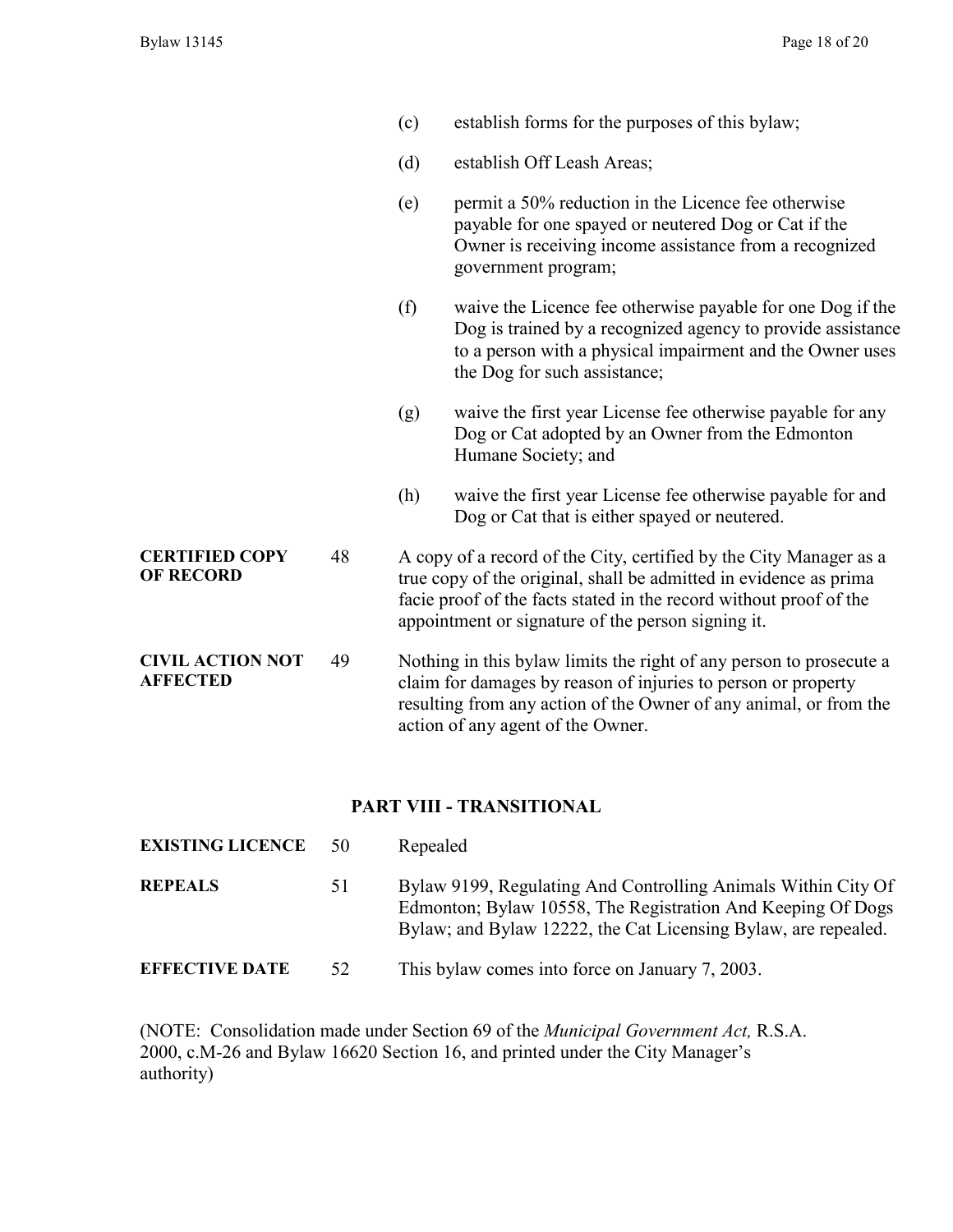Bylaw No. 13145, passed by Council October 7, 2002

## Amendments

Bylaw 20002 January 17, 2022